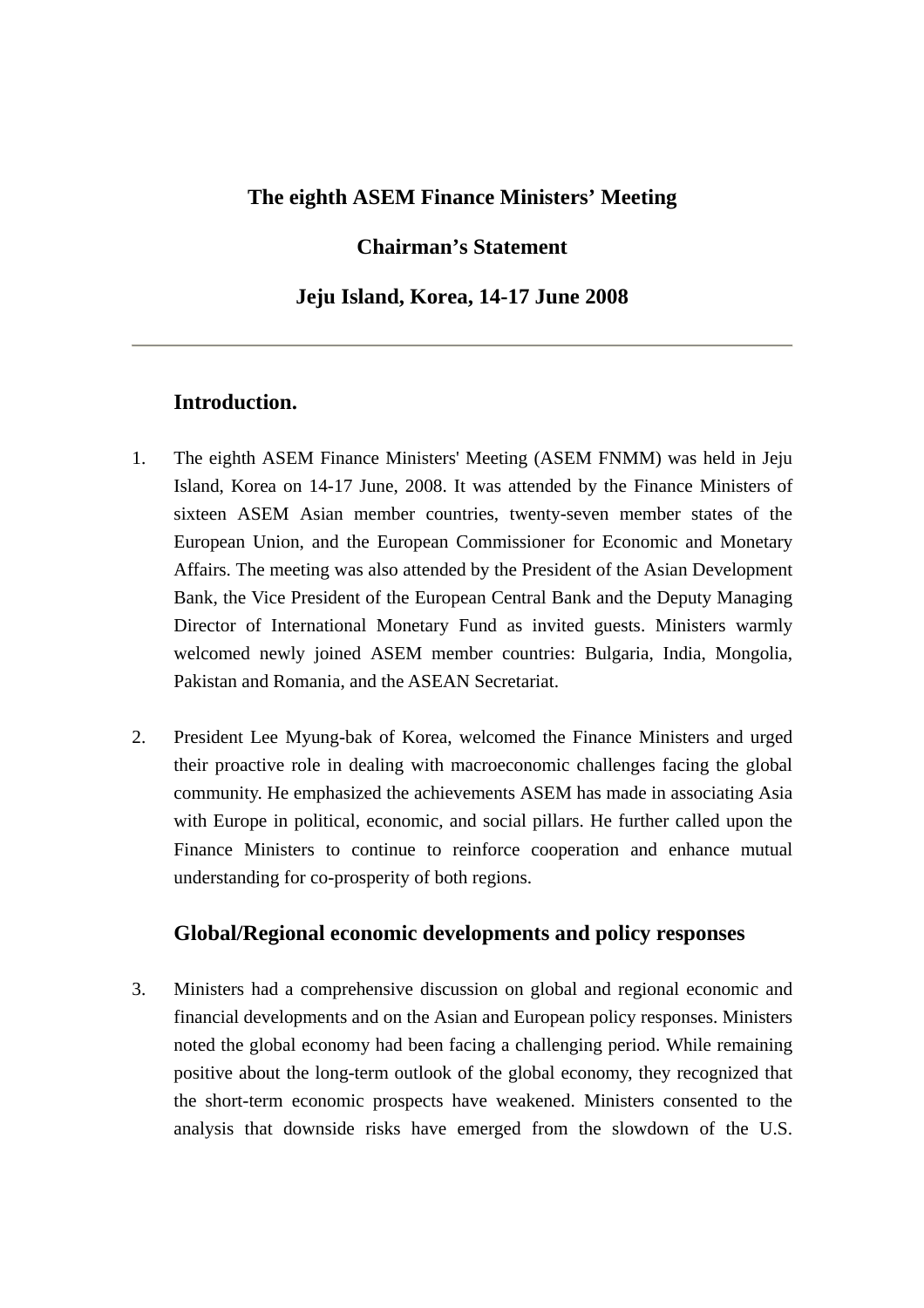economy, tightened credit conditions in global financial markets, and mounting inflationary pressures mainly driven by high energy and food prices.

- 4. Ministers underscored that both Asia and Europe are currently less vulnerable and significantly more resilient to sharp external shocks than a decade ago. This is in particular due to the implementation of structural reforms and appropriate macroeconomic policies. However, Ministers also pointed out that both regions cannot be fully immune to global economic risks.
- 5. Ministers welcomed timely measures taken by Asian and European countries to deal with the financial turmoil. In this context, Ministers also welcomed the recommendations by the financial stability forum aimed at addressing the consequences of the financial turmoil. Ministers recognized that rapid implementation of the recommendations by the relevant parties will not only enhance the resilience of the global financial system in the longer term, but would also help support confidence and improve the functioning of the markets. Ministers acknowledged that sound and balanced monetary and fiscal policies are needed to maintain the economic activity at a sustained pace, and they reaffirmed their commitment to take strong and coherent actions both at domestic and regional level, taking due account of cross-border spillovers to other countries.
- 6. Ministers expressed their concerns for the surge in commodity prices, especially of oil and food, which pose a serious challenge to stable economic growth worldwide and have serious implications for the most vulnerable. Ministers agreed on the need for internationally coordinated policy responses, in particular to cushion the impact on the poorest, including enhanced investment in agricultural and energy sectors and maintenance of market openness. Ministers highlighted the need for further analysis on the real and financial factors behind the recent surge in commodity prices, their volatility and the effects on the global economy.
- 7. Acknowledging that upholding open trade and investment regimes is critical to realizing global prosperity and fighting protectionism, Ministers highlighted the need for a successful conclusion to the Doha Development Agenda. Ministers also agreed that it is urgent to reach a final agreement. This would contribute to global growth and poverty reduction.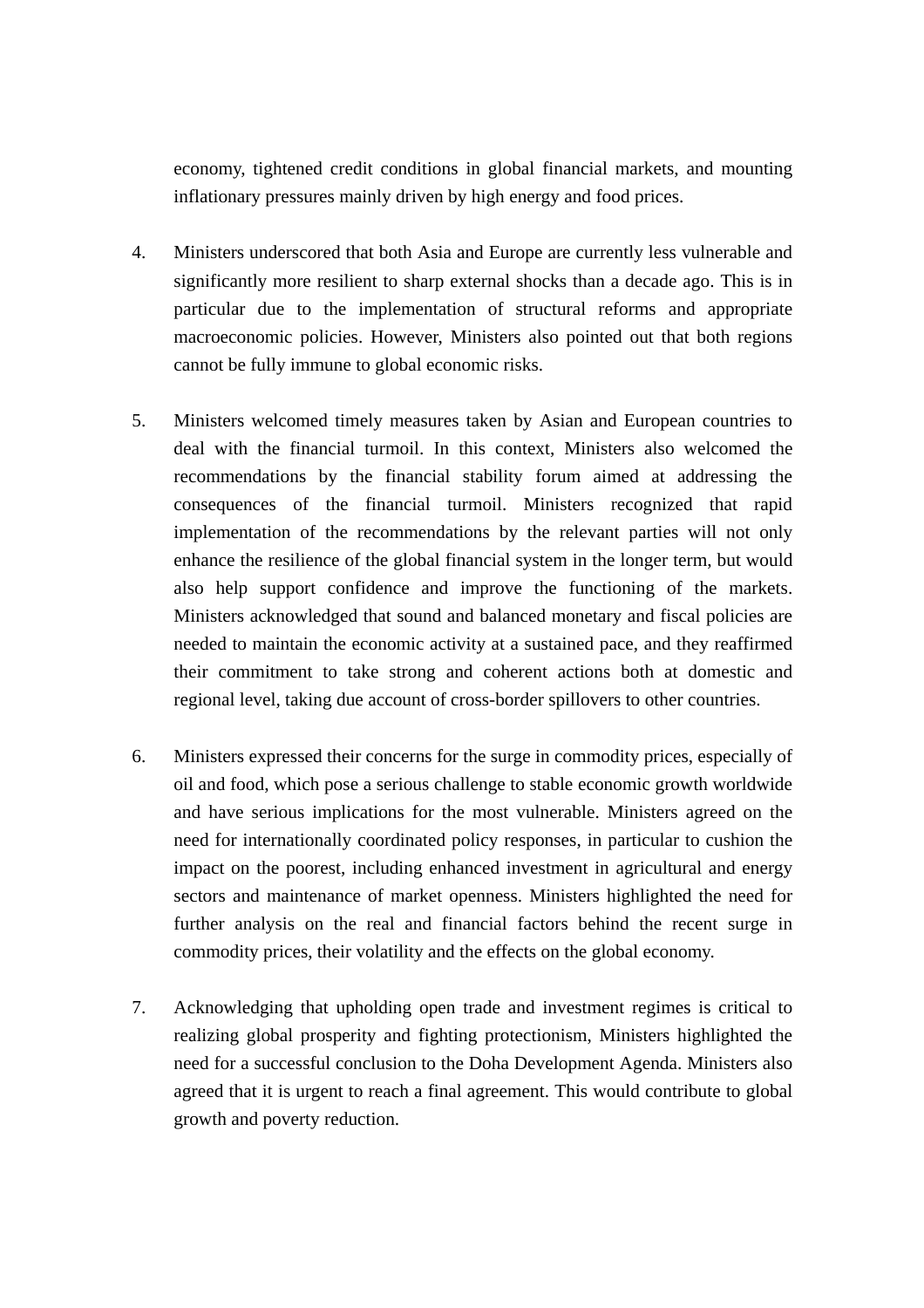# **Lessons learned from economic integration in Europe and consequent implications for Asia**

- 8. Ministers acknowledged that some aspects of the European experience are relevant to the current efforts of Asia to enhance regional financial cooperation. In 2008, the EU has recently celebrated the  $10<sup>th</sup>$  anniversary of the key decisions that led to the adoption of the euro as the national currency of now 15 European countries and the establishment of the ECB. The launch of the euro was the crowning achievement of an outstanding legal, technical, and political process which started more than 50 years ago. The integration path conducted in Europe has been evaluated as a pragmatic and sequential approach, which evolved from a customs union to a single market, and finally to the economic and monetary union.
- 9. In Asia, the current financial cooperation arrangements, such as the Chiang Mai Initiative (CMI), represent an Asia-specific approach while also drawing on European experiences. The arrangements constitute a pragmatic way of signaling the commitment to build confidence and trust between economic and monetary policymakers and to create conditions for closer dialogue and an effective regional surveillance system. Ministers noted that the Asian approach was gradual as in Europe and welcomed the Asian efforts to move toward the multilateralisation of the CMI which will provide new momentum for the integration process in the Asian region. Ministers also considered that the CMI multilateralisation has the potential to provide an effective framework for macroeconomic surveillance within the region, and to be an effective mechanism to resist currency turmoil.
- 10. Ministers agreed on the importance of Asia's successful efforts to strengthen monetary and financial cooperation. Greater regional financial stability would strengthen the resilience of the Asian economies, enhance the functioning of the international monetary system and could facilitate efficient global economic and financial adjustments and an orderly unwinding of global imbalances. Ministers discussed the lessons of monetary integration in Europe and the prospect of financial integration in Asia. Ministers acknowledged that financial integration could bring more stability to the region and, in turn, would reduce uncertainty and foster economic growth in the region.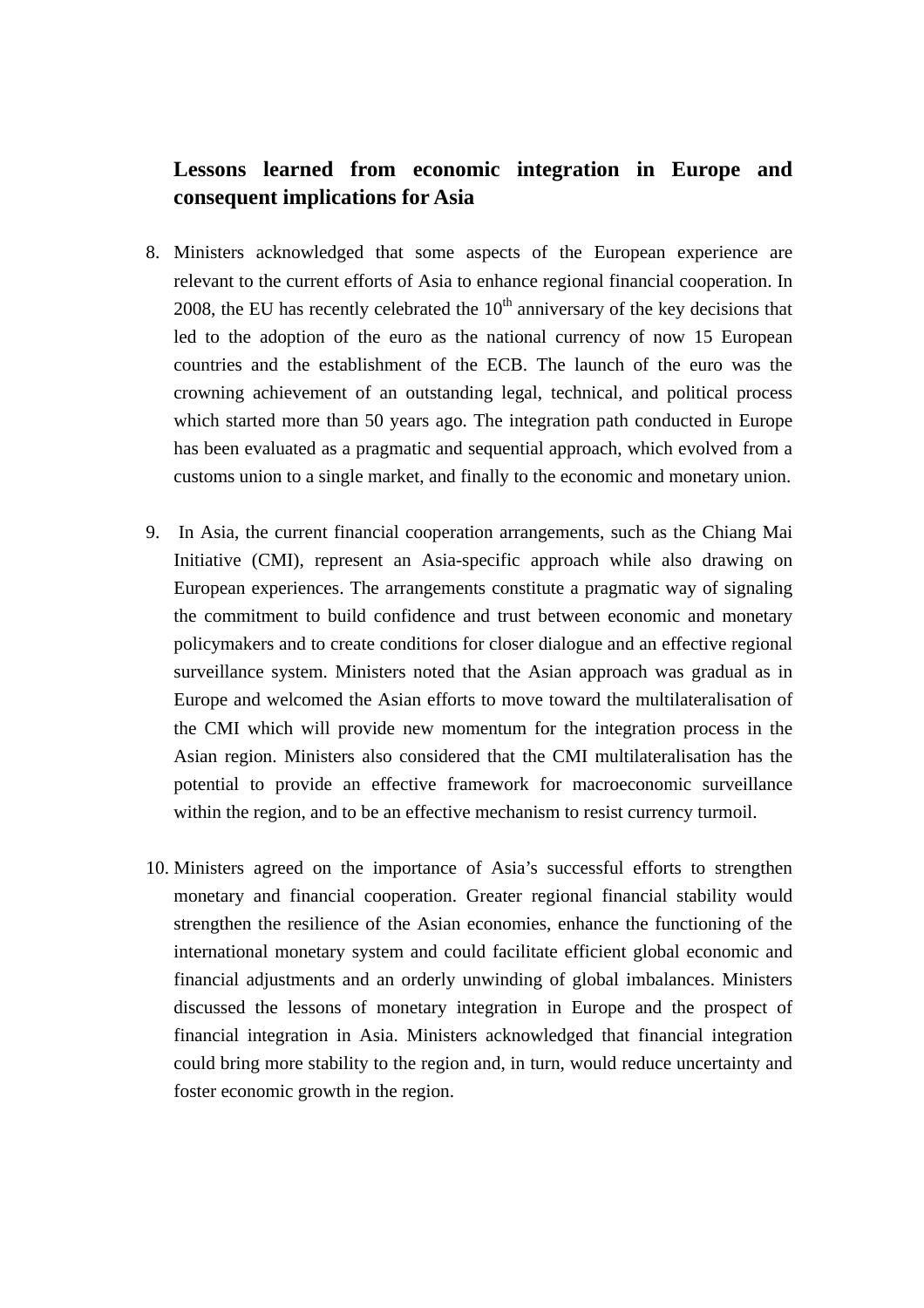### **Infrastructure finance and Microfinance**

- 11. Ministers noted that infrastructure development could play a crucial role in economic growth and social development. They acknowledged an improved environment for Public-Private-Partnership (PPP) financing could enhance infrastructure development, while ensuring adequate value-for-money as well as proper recording and disclosure of costs and risks to the public. Ministers confirmed that closer cooperation among ASEM member countries would facilitate sharing of PPP experience and promote PPP infrastructure financing in the region. In this regard, they welcomed the launch of the European PPP Expertise Center and encouraged it to play a pivotal role in promoting PPP in Europe. In this regard, Ministers welcomed the forthcoming first ASEM Meeting of transport Ministers to be held in Lithuania in 2009 as it would provide useful insights into the needs of transport infrastructure and especially with respect to PPP financing.
- 12. Ministers agreed on the importance of sharing the related information and knowledge as well as capacity building in order to promote PPP in infrastructure. In this context, Ministers welcomed the Jeju Initiative to enhance the mutual cooperation on PPP among ASEM member countries. The mutual cooperation under the Jeju Initiative will possibly include developing partnership programs such as promoting information sharing on PPP among member countries, operating education/training programs, providing technical assistance, and exchanging experts in both regions. Ministers agreed to launch a task force to examine the details of the partnership including information sharing on PPP among member countries and to hold an ASEM international conference on PPP before the following Ministers' Meeting. Ministers welcomed the Korean government's strong commitment to support the establishment and operation of the task force as well as to hold the International Conference.
- 13. Ministers exchanged their views on recent trends in microfinance market and came to the agreement that microfinance would be an effective and powerful vehicle to stimulate economic development and enhance social cohesion for both developing and developed countries. Ministers emphasized the need for the public sector to encourage private initiatives and market mechanisms to ensure long-term sustainability and efficiency of the microfinance industry. Ministers also agreed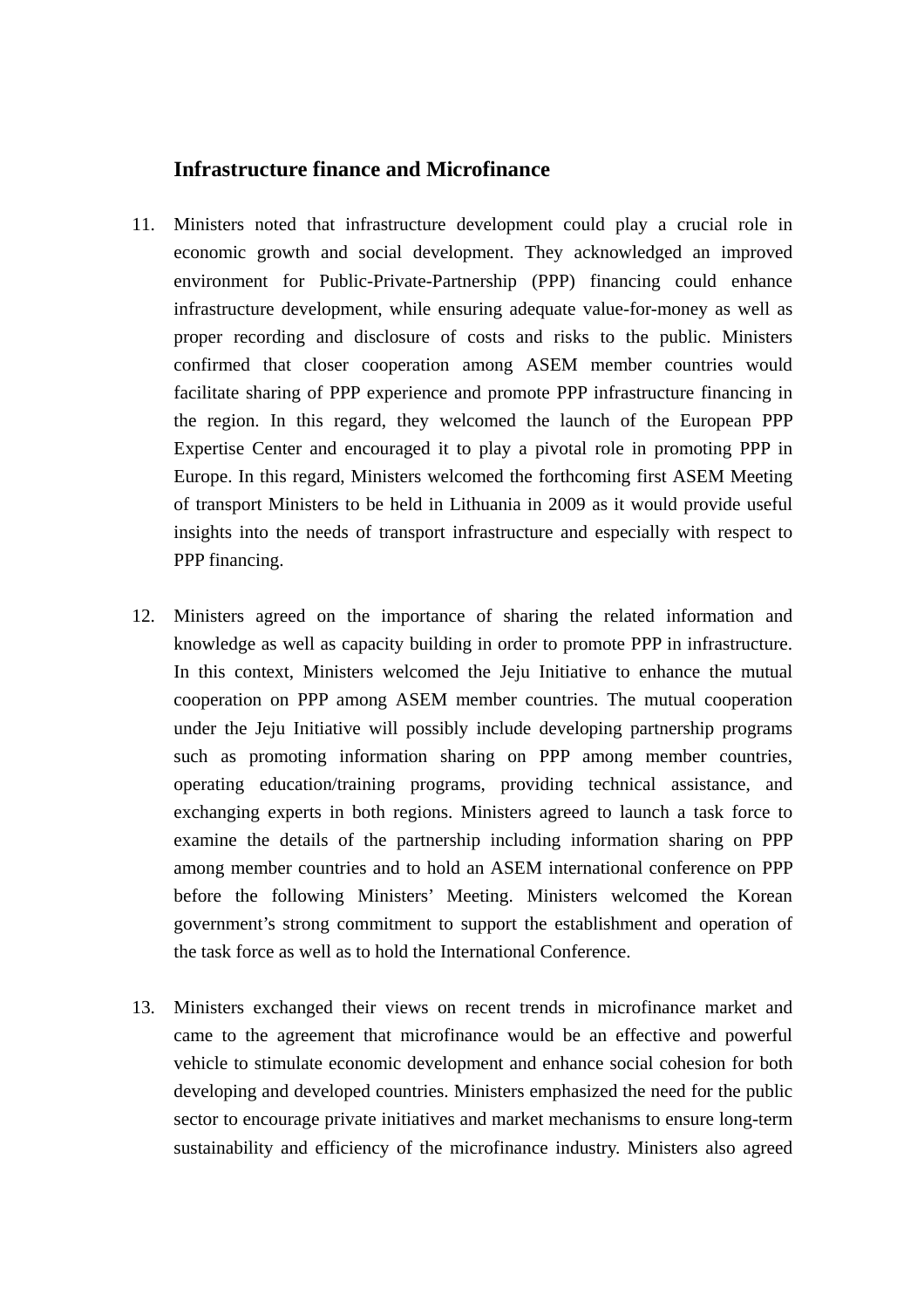that the public sector will make efforts to establish legal and regulatory frameworks considering the special characteristics and needs of the microfinance industry.

### **Market-oriented approaches to cope with climate change**

- 14. Ministers noted the progress in negotiations on a follow-up to the Kyoto Protocol under the United Nations Framework Convention on Climate Change, and welcomed the adoption of the Bali Roadmap. Ministers reaffirmed the principle of common but differentiated responsibilities. Ministers were determined to further strengthen our cooperation to promote the full, effective and sustained implementation of the Convention.
- 15. Ministers agreed to further explore the role of market-oriented responses in mitigating greenhouse gas emissions cost effectively and with minimal impact to growth prospects. Ministers took note of market-oriented policies as a means of working with the market to appropriately price greenhouse gas emissions changing the incentives for lower-carbon activities, whilst also acknowledging potential for other policy levers. Ministers agreed to further explore these issues including carbon market instruments which could alleviate the need to raise revenue from other sources. Ministers noted that adaptation to the inevitable impacts of climate change would be largely based on responses by individual actors, but they placed an emphasis on the key role of the government to adapt effectively and incorporate climate change vulnerabilities in such as infrastructure. Ministers also noted that the capital market instruments, such as the weather derivatives and catastrophe bonds, would be considered to spread risks and mitigate the losses caused by natural disasters. Ministers welcome discussions on the initiative to launch in collaboration with the MDBs, the new Climate Investment Funds (CIFs), which will complement existing bilateral and multilateral efforts until a Post-2012 framework under the UNFCCC is implemented.
- 16. Ministers recognized the importance of designing policy that provides opportunity for developing countries to ensure their economic growth and sustainable development. Reflecting the discussion amongst Finance Ministers in Bali in 2007, Ministers of ASEM member countries also recognized the possible economic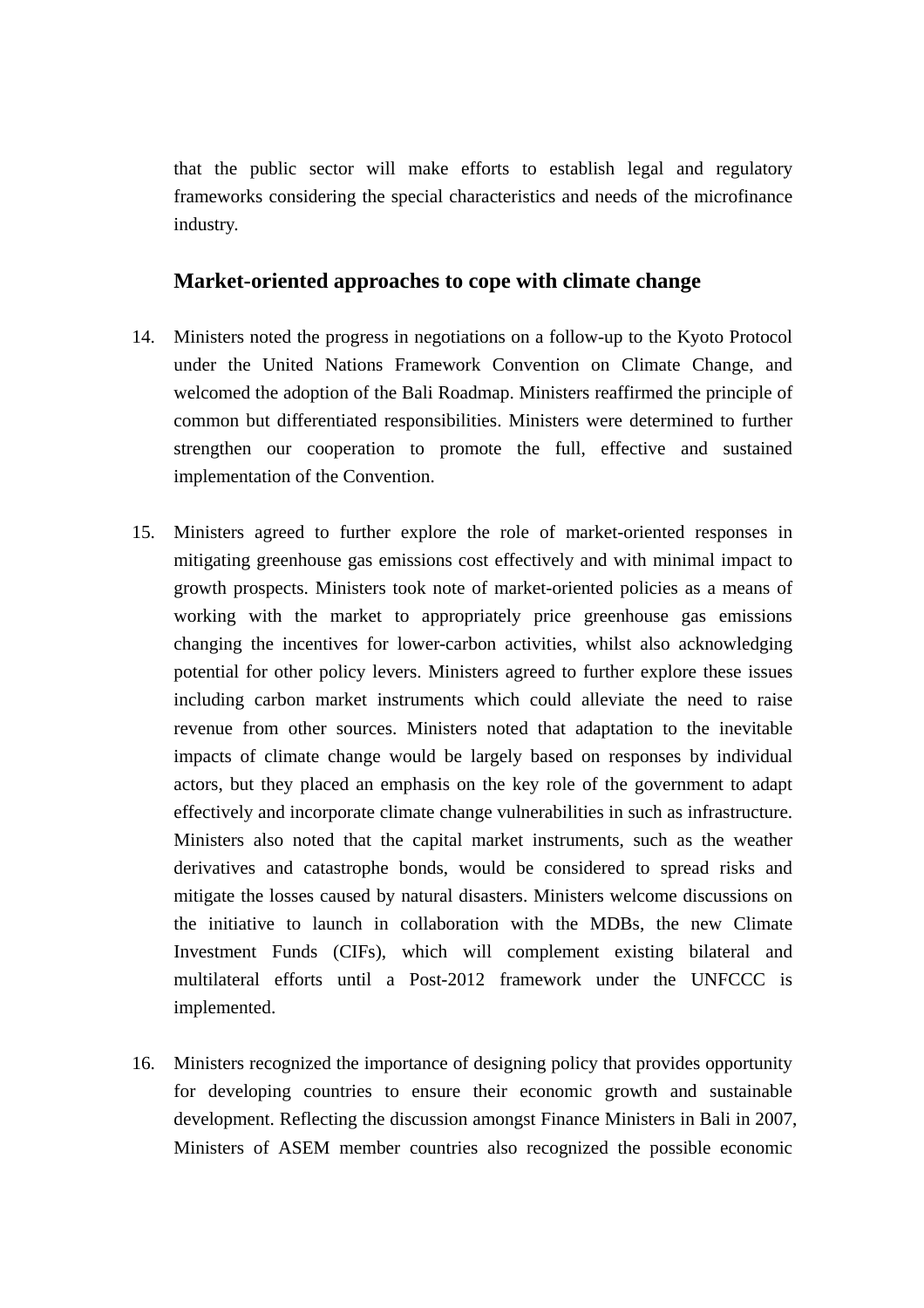benefits from taking timely actions on climate change and the positive impacts on long term economic growth and development from adopting cost-effective policies.

17. Ministers would continue to support the global negotiation in pursuit of a post-2012 arrangement on the follow-up on the Kyoto Protocol, including developing cost-efficient and equitable policies and markets.

# **Cooperative partnership between Asia and Europe**

- 18. Ministers recognized the growing interdependence of the economies and the increasing importance of dialogue and cooperation between Europe and Asia. In this regard, Ministers welcomed the continued efforts to deepen the cooperative relation between Asia and Europe such as the establishment of the ASEM Dialogue Facility and the ASEM Conference which was held back-to-back with Finance Ministers' Meeting. Ministers also acknowledged the continuous progress that the Bali Initiative has exhibited.
- 19. Ministers welcomed continuous efforts to facilitate and secure trade by ASEM Customs Working Group and the result of the seventh ASEM Customs Directors General-Commissioners Meeting held in Yokohama in November 2007. Ministers noted the importance of further cooperation in fields such as intellectual property rights (IPR) protection and enforcement, environmental protection, as well as the customs cooperation between Asia and Europe.
- 20. Ministers confirmed with satisfaction that the newly introduced ASEM FNMM process which consists of a biennial ministerial meeting and annual deputies' meetings enabled a more efficient and effective approach to the agenda through predetermined timetable. Recognizing that this year's meeting enabled an in-depth discussion on a wide range of issues, Ministers also agreed to continue with this format in the future to ensure constructive and concrete results.

## **Other matters and future meetings**

21. Ministers agreed that the ninth ASEM Finance Ministers' Meeting will be held under the chairmanship of Spain in 2010. Ministers also noted with gratitude that